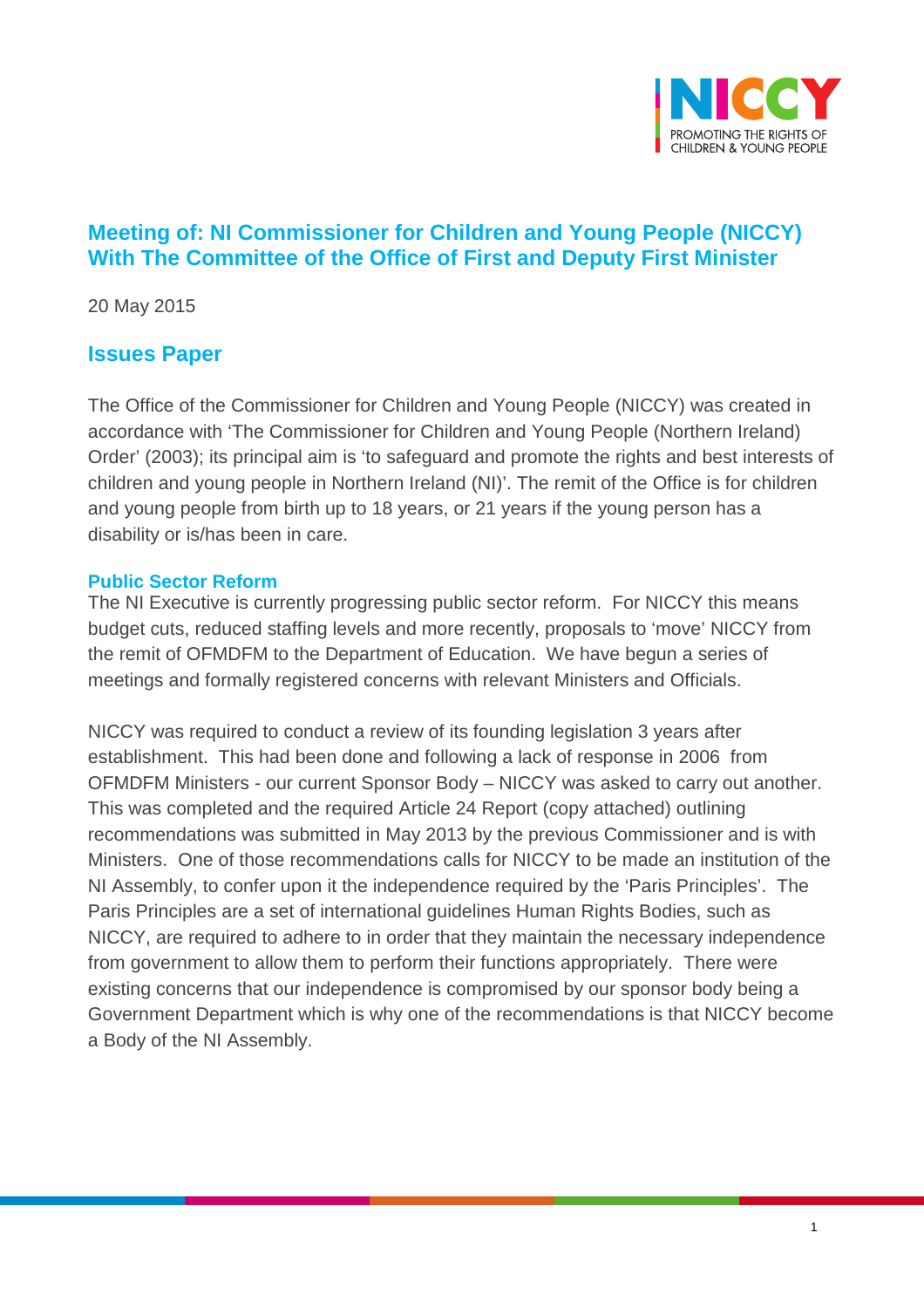

It is also noted that NICCY, like its counterparts in England and Wales are sponsored by government departments rather than being directly accountable to their legislatures. In Northern Ireland there have been two reviews (see previous sections) of the Commissioner's legislation (2006 and 2013) both of which recommended that in order to be Paris Principles compliant the Office should be independent of government and report to the NI Assembly. However, the Scottish Commissioner for Children does report to the Scottish Parliament.

If NICCY were moved to a single Ministerial Department this would compromise the capacity for independence even more than is currently the case – OFMDFM having joint Ministerial responsibilities. Moving NICCY under the remit of Department of Education would also potentially create further situations of 'conflict of interest' as a large proportion of complaints – though not all of course - which come via casework to the Legal and Investigations Department concern matters across the education spectrum. It is also concerning as NICCY has supported (in its last evidence session to the Committee) the proposed legislation on 'Children's Services Co-operation' which seeks to establish/promote inter-departmental collaboration. NICCY is interested in the Committee's views.

#### **Review of NICCY's Legislation: Article 24 Report**

We have recently received a letter from the First Minister and Deputy First Minister in relation to 1 of the 12 recommendations i.e. that on 'Victim status' and have suggested a meeting to discuss NICCY's Article 24 Report further – this is being progressed. NICCY commissioned Professors Brice Dickson and Barry Fitzpatrick to review the legislation and based on their report NICCY submitted (as required) its Article 24 Report. The recommendations seek to remove duplication or 'contradictory' clauses, update to reflect devolution of policing and justice and ensure that NICCY can effectively exercise the powers – as originally envisaged - in pursuit of its fundamental aim.

#### **UNCRC UK Children's Commissioners' Report**

The UN Committee on the Rights of the Child is due to examine the fifth UK State Party Report next Spring. NICCY with the 3 other UK Children's Commissioners is currently finalising its draft shadow Report for submission on 1 July 2015 in advance of the presessional hearing later this year (October). NICCY wishes to reflect some main points in relation to NI at this stage to the OFMFM Committee.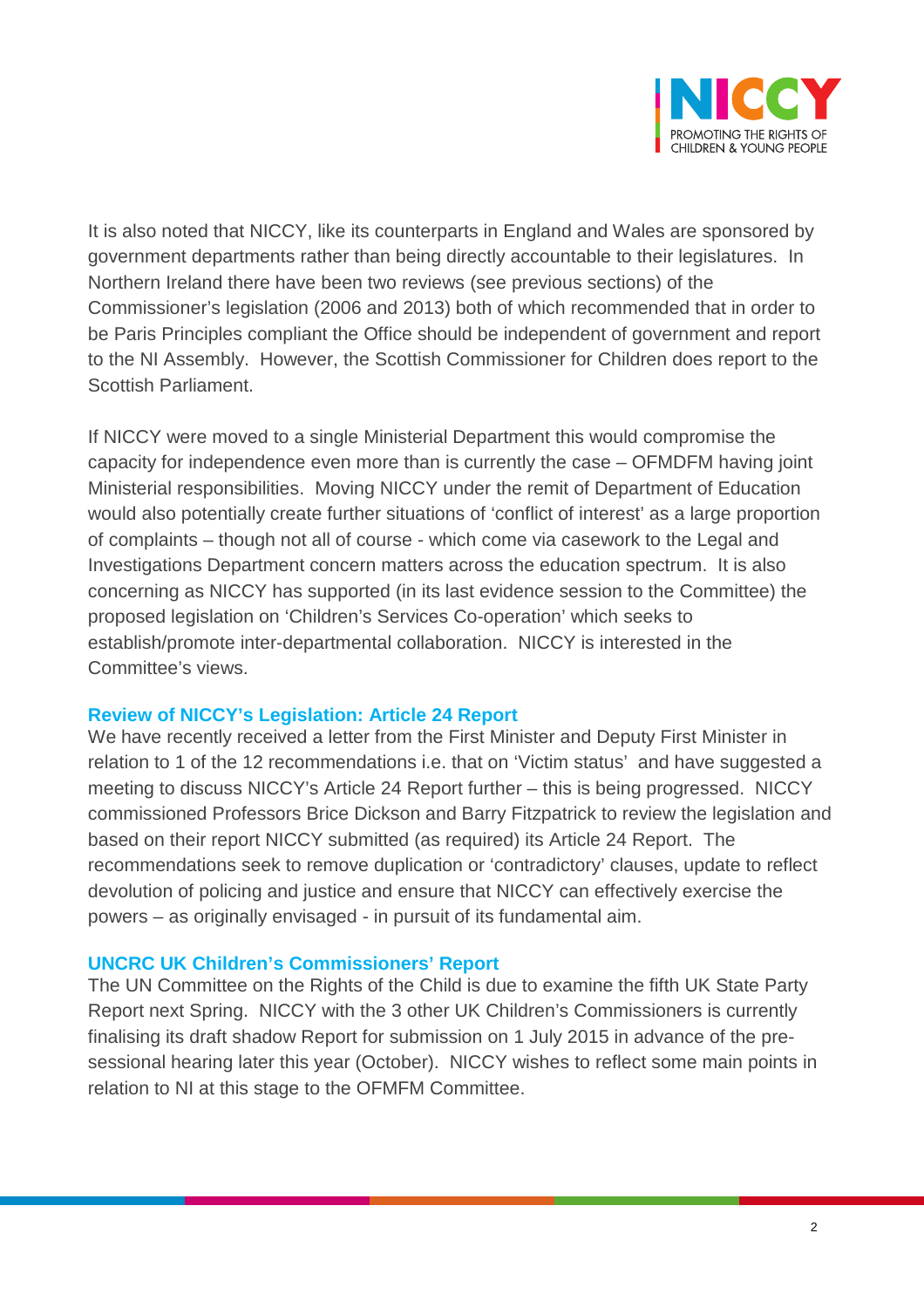

It is also pertinent to note that in Northern Ireland there has been little progress in relation to the incorporation of the UNCRC since 2008. Few policies or pieces of legislation refer to the UNCRC, and only a very limited number of Child Rights Impact Assessments have been conducted. However, the development of a new Children's Strategy from 2016, alongside child rights indicators, offers the opportunity to consider incorporation of the UNCRC and implementation of the general measures.

### **Age GFS**

Age discrimination legislation in relation to Goods, Facilities and Services is one of the Programme for Government commitments. NICCY has been working on this for 2 years now and has previously appeared before the Committee – along with the Chief Commissioner of the Equality Commission NI and Commissioner for Older People NI – to register concern at proposals to exclude under 16 year old Children and Young People. Evidence papers and legal opinions formed part of the submissions made. NICCY has held recent meetings including a Roundtable with Sectoral Organisations and with OFMDFM in respect of the EQIA and Consultation documents. We are anticipating that these will be released for public consultation this month. The most recent announcement by OFMDFM's Junior Ministers on 19th February at a Stormont Castle meeting that this would exclude under 16s is of obvious and deep concern not least because this is age discrimination legislation which could, if unchanged, discriminate on the basis of age! NICCY is of the view that the scope of the age range in the proposed EQIA and Consultation documents be included as one of the questions posed. It is vital that Government 'send a positive message' to our Children and Young People that they are valued, respected and 'included' in NI Society. This proposed exclusion reinforces the negative stereotyping experienced by them and which we as adults should seek to address.

### **COFMDFM & NICCY**

NICCY has a range of duties and powers (see appended summary) including that to advise, monitor and challenge Government on the adequacy and effectiveness of law, practice and services for/to/on behalf of Children and Young People. It is also accountable for its work, expenditure of public monies and the exercise of those duties and powers. It is with this in mind that NICCY wishes to develop robust working relationships with the OFMDFM Committee (and indeed those of other Departments) through ongoing periodic engagement and, in the case of our Sponsor Body, a formal meeting/session/s on its Annual Report. As NICCY is required to lay copies of its Annual Report and Accounts before the NI Assembly, it would also be appropriate – in the